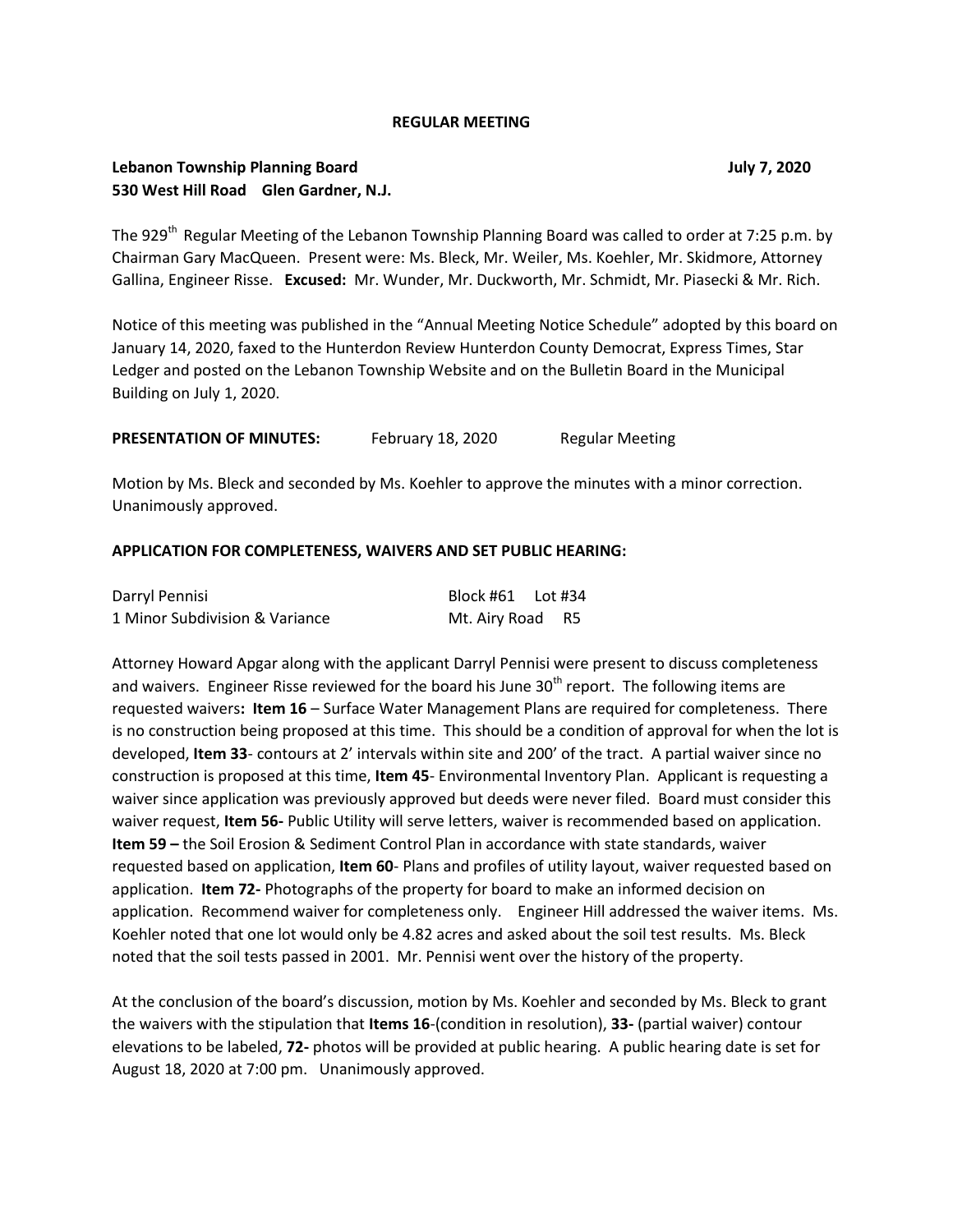# **Lebanon Township Planning Board July 7, 2020 Page 2**

# **APPLICATION TO DEEM COMPLETE, WAIVERS (Items 18, 23, 33 (partial) & 45)**

| Michael & Sheena Delgaizo        | Block #38 Lot #5.04 |  |
|----------------------------------|---------------------|--|
| <b>Conditional Use/Site Plan</b> | Hickory Run Road R3 |  |

Attorney Guy Wilson was present along with the applicants Michael & Sheena Delgaizo to discuss completeness and waivers. Engineer Risse reviewed for the board his May 21, 2020 report. The following are the requested waivers: **Item 18**- digital copy of the plan in a format approved by Board Engineer, **Item 23**- completed application to the Hunterdon County Board of Health**, Item 33**- Existing contours at 2' intervals within site and within 200' of the tract, **Item 45-** Environmental Inventory Plan. **Item 18-** is for completeness only and can be a condition of any approval, **Item 23**- for completeness only and can be a condition of any approval, **Item 33** – applicant is requesting a partial waiver and has provided topographic contours in the developed portion of the property, **Item 45-** waiver is reasonable for completeness purposes. Engineer Risse said these waivers are reasonable that the applicant is requesting.

At the conclusion of the board's discussion, motion by Mr. Skidmore and seconded by Mr. Weiler to deem application complete with the stipulation that those items can be a condition of any approval. The Public Hearing is scheduled for July 7, 2020 following the completeness/waivers review. Unanimously approved.

### **NEW BUSINESS:**

| Michael & Sheena Delgaizo | Block #38    Lot #5.04 |  |
|---------------------------|------------------------|--|
| 31 Hickory Run Road       | Hickory Run Road       |  |
| Califon, N.J. 07830       |                        |  |

**PUBLIC HEARING Conditional Use/Site Plan Accessory Apartment** 

Attorney Wilson had the following people sworn in: Michael & Sheena Delgaizo and Engineer Daniel Davis. At this time, Attorney Gallina had the following marked into evidence: **A1**-Affadavit of Proof of Service, **A2**-Notice of hearing to the property owners, **A3**-Certified List of Property Owners & Utilities, **A4**-Certified Mailing Slips, **A5**-Publication in Hunterdon Review, **A6**-Taxes Paid. Attorney Gallina said all the notices are in order and the board can proceed with the Public Hearing.

Attorney Wilson made a presentation to the board stating that the property is located at 31 Hickory Run Road Block #38 Lot #5.04 in the R3 Zone. The property consist of 9.886 acres. Mr. Delgaizo purchased the property in 2017. Mr. Delgaizo said the house and barn was built over 100 years ago. The main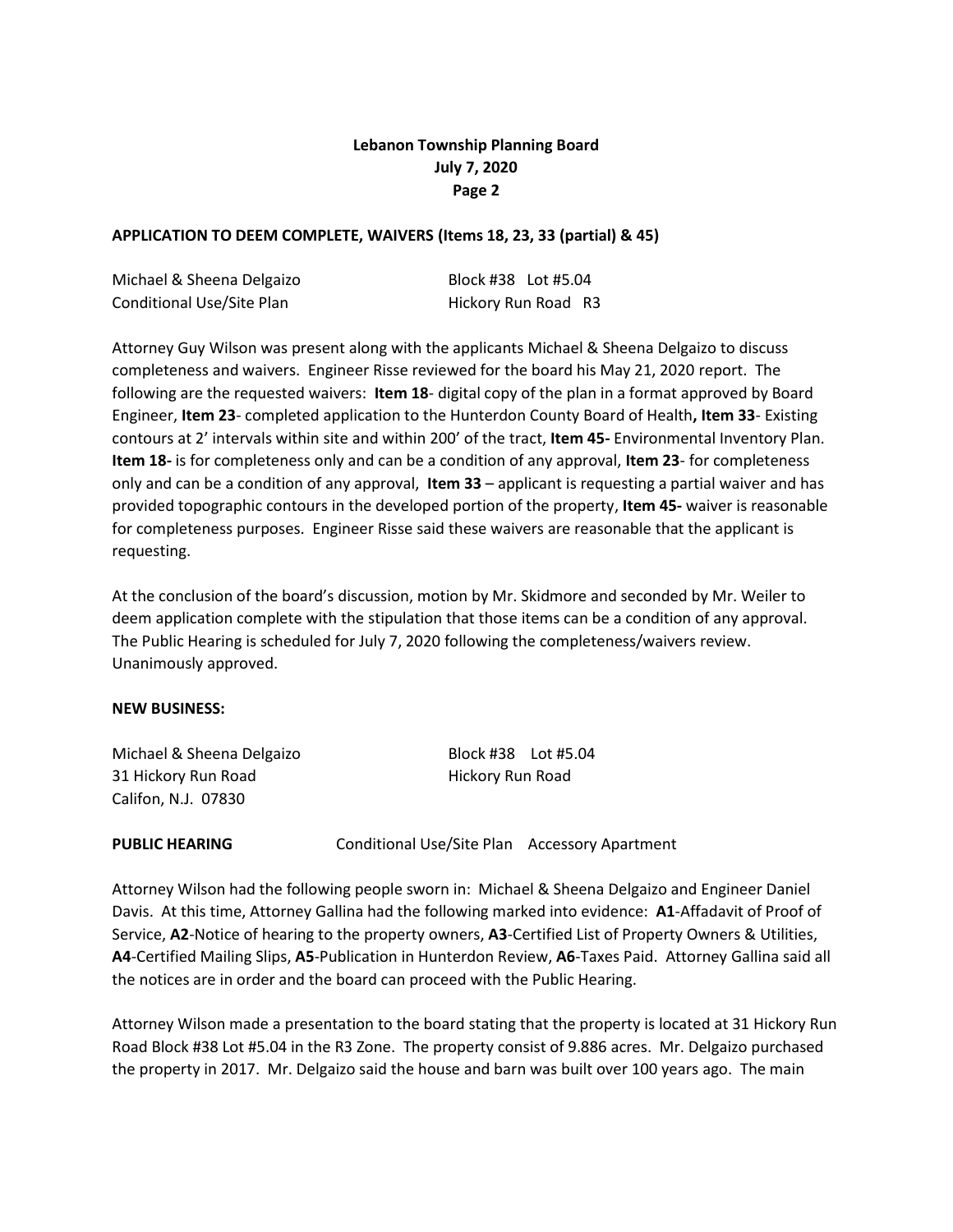# **Lebanon Township Planning Board July 7, 2020 Page 3**

house had a fire and was rebuilt in 1996. The owners at that time came before the Board of Adjustment on October 26, 2094 for Bulk Variance relief. The applicant proposes to convert the existing one story masonry garage/barn into a 2 1/2 supplementary apartment. The supplementary apartment will have a 3 bay garage on the lower level and the upper level will have a kitchen, living room, breakfast area, half bath, 2 bedrooms 2 full bathrooms and a walk-in closet and consist of 1,151. It was noted that there will be 5 parking spaces. At this time, the following items were marked into evidence: **A7**-Transcript from 10/26/1994 Zoning Board Meeting when the house was rebuilt from the fire, **A8**-Conditional Use Site Plan for current application.

Attorney Wilson went over each condition for the Supplementary Apartment per the Ordinance Section 400-B(13) thru (P). Attorney Wilson stated that the applicants have met all the conditions of the Ordinance. Chairman MacQueen asked if the board had any questions of the applicants. Ms. Koehler had a question. When opened to the public, there were no questions. Motion by Ms. Bleck and seconded by Ms. Koehler to close the public portion of the hearing. Unanimously approved.

Attorney Wilson gave his summation at this time. At the conclusion of the summation, the board deliberated and said the applicant has demonstrated the proposed apartment will not substantially impair the use of the surrounding properties, impair the character of surrounding area and will not have any adverse effect on the surrounding properties. Motion by Mr. Skidmore and seconded by Ms. Koehler to approve the Conditional Use/Site Plan for a Supplementary Apartment with the following conditions:

- a. The applicant shall obtain all necessary approvals from any outside agencies having jurisdiction.
- b. Obtaining Highlands exemption.
- c. Obtain approval for the proposed new septic system from the Hunterdon County Board of Health.
- d. Applicant will pay all fees and escrows associated with the application.
- e. The proposed supplementary apartment will have the facilities and layout consistent -with the architectural plans.

| <b>ROLL CALL</b> | <b>Yes: Mr. MacQueen</b> | <b>Absent: Mr. Wunder</b> | <b>Abstain: None</b> |
|------------------|--------------------------|---------------------------|----------------------|
|                  | Ms. Bleck                | Mr. Duckworth             |                      |
|                  | Mr. Weiler               | Mr. Schmidt               |                      |
|                  | Ms. Koehler              | Mr. Piasecki              |                      |
|                  | Mr. Skidmore             | Mr. Rich                  |                      |

# **Attorney Gallina will prepare the Resolution to be placed on the next Agenda of August 18, 2020**